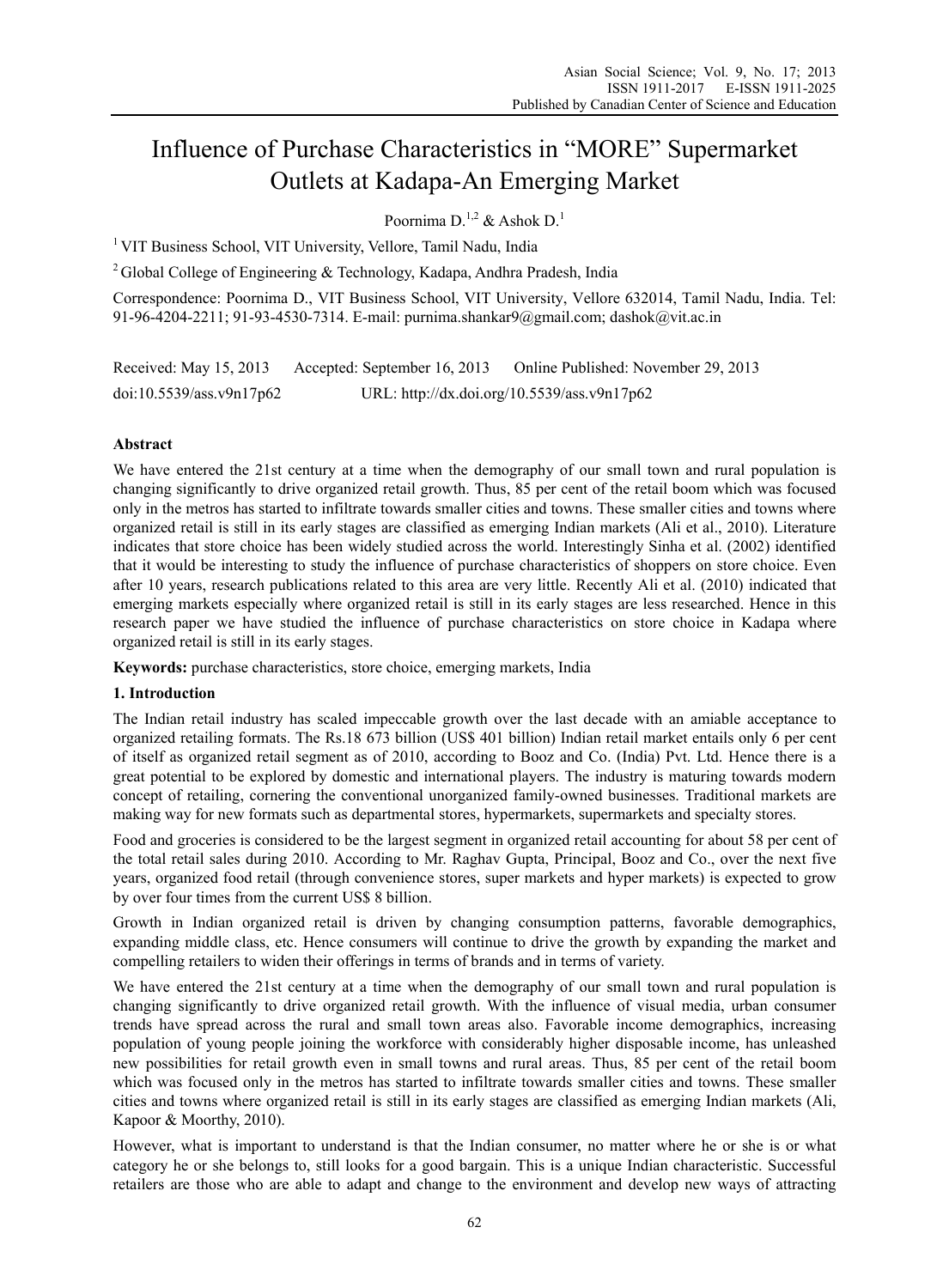customers.

### *1.1 About Kadapa*

Kadapa is located in Andhra Pradesh state of India. As per provisional reports of Census India, population of Kadapa in 2011 is 341 823; of which male and female are 171 797 and 170 026 respectively. In education section, total literates in Kadapa are 242 540 of which 131 847 are males while 110 693 are females. Average literacy rate of Kadapa is 79.38 per cent of which male and female literacy was 86.22 and 72.54 per cent. Children in the age group of 0-6 years form 10.62 per cent of total population of Kadapa.

Whatever development we see in Kadapa today has happened only in the past 5 years. In the past five years there has been tremendous growth related to organized retail, especially in food and clothing sectors. These developments have brought about a change in the shopping behavior of the population. Being an emerging economy, Kadapa still has tremendous opportunities in organized retail businesses.

## **2. Review of Literature**

Store choice is primarily a cognitive process (Sinha, Banerjee & Uniyal, 2002). More than the reality the consumer depends on his perception when choosing a store to shop (Morschett, Swoboda & Schramm-Klein, 2005).

Attitude towards a retail store is influenced by shopping motives much more than the perception of store attributes (Morschett et al., 2005). Attitude towards a particular store influences store choice decision and also attitudes differ based on socioeconomic profile (Hallsworth, 1991). Choice of a particular store depends upon the personality, social class and economic background of the shoppers (Dodge & summer, 1969; Aaker & jones, 1971).

Store choice is significantly dependent on age and gender (Sinha et al., 2002). In an emerging economy, women are of the view that large stores provide more benefits compared to small retail stores (Paswan, Pineda & Ramirez, 2010).

Based on Proximity, financial considerations, quality of food products and store characteristics a food store is chosen (Krukowski, McSweeney, Sparks & West, 2012). Location is one of the most important factors considered in store choice decision (Meyer & Eagle, 1982). Even though location is one of the most important factors considered in store choice, overall purpose and distance from home/workplace are also considered while choosing a store to shop (Brooks, Kaufmann & Lichtenstein, 2004).

Convenience and merchandise quality are the primary reasons behind store choice (Sinha et al., 2002). In an emerging economy preference of market place for food and grocery purchase is based mostly on convenience (Ali et al., 2010).

Overall store assortment is evaluated by consumers before choosing a store to shop for favourite brands (Amine & cadenat, 2003). In more than 80% of the cases store choice depends on wide selection and low cost (Adam & Louviere, 1996).

In the evolving Indian market shoppers seek more entertainment value compared to the functional value of shopping and based on the shopper's orientation store choice also varies (Sinha, 2003). Elderly shoppers choose a particular store based on its entertainment value and not on its proximity to the residence (Lumpkin, Greenberg & Goldstucker, 1985).

Various alternatives are evaluated using available information simultaneously by the shopper before choosing to shop in a particular store (Fotheringham, 1988). Pre-purchase information influences store choice. Speciality stores are chosen by shoppers who have more pre purchase information (Dash, Schiffman & Berenson, 1976). For do-it-yourself (DIY) products store choice is dependent on the task that has to be performed by shoppers after purchase. (Kenhove, Wulf & Waterschoot, 1999). Store-level promotions influence store choice, but adapting store-level promotions to shopper characteristics is not relevant (Volle, 2001).

# **3. Need for the Study**

With the advent of organized retail the phenomenon of store choice started to gain much more importance in India. As the retail market for food and grocery constitutes a major portion of retailing in India, there is growing need to identify the reasons/motives behind grocery store choice.

Literature indicates that store choice has been widely studied across the world. Interestingly Sinha et al., (2002) identified that it would be interesting to study the influence of purchase characteristics of shoppers on store choice as reflected in pre-purchase information gathering, involvement with the store, frequency and value of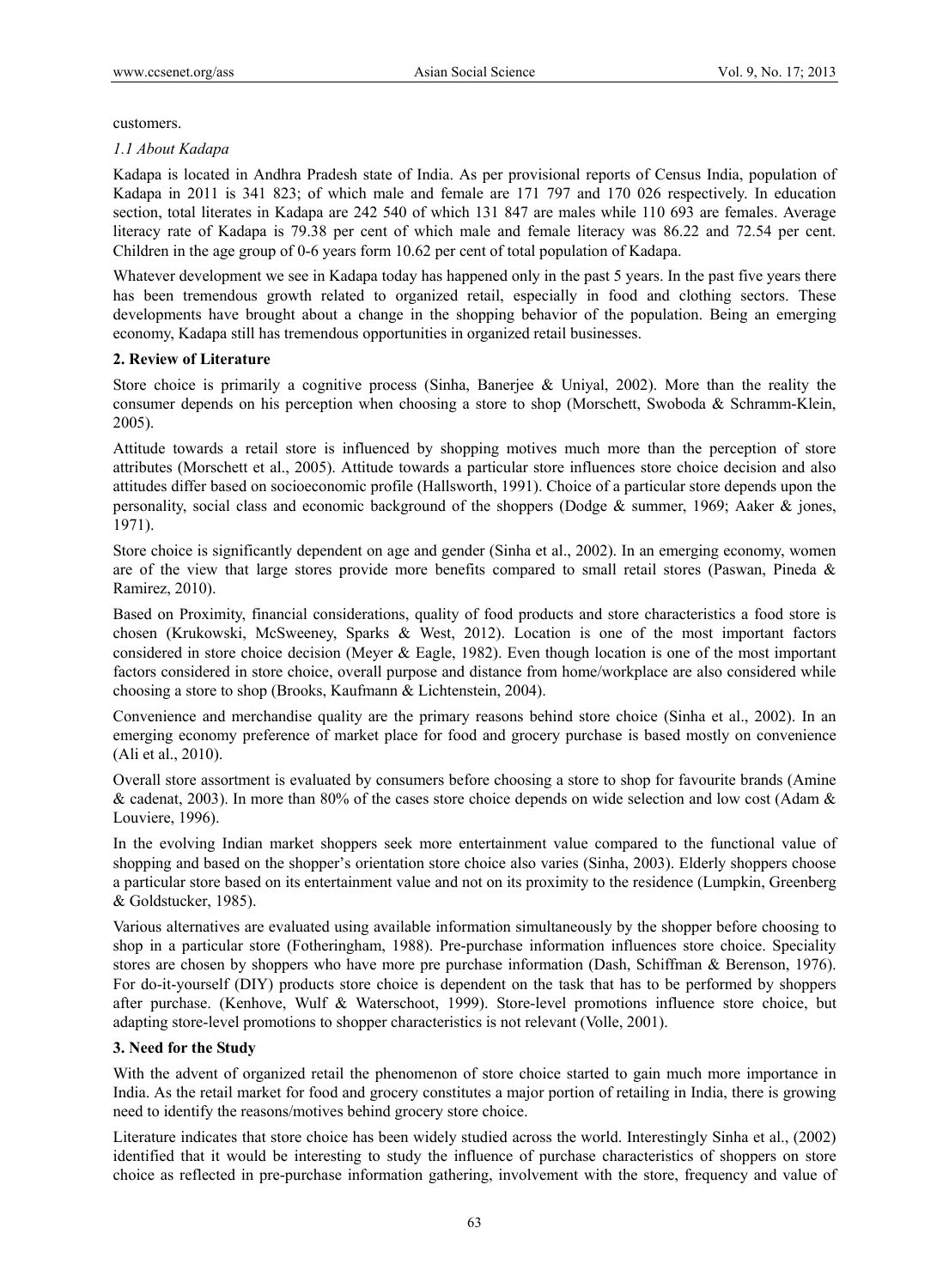purchase, and understanding the inter-relationship of these variables. Even after 10 years, research publications related to this area are very little.

Recently Ali et al., (2010) indicated that emerging markets especially where organized retail is still in its early stages are less researched.

Hence in this research paper we have studied the influence of purchase characteristics on store choice in Kadapa where organized retail is still in its early stages.

## **4. Research Methodology**

*4.1 Research Question* 

1) Why do consumers shop at "MORE" supermarket outlets in Kadapa?

## *4.2 Research Objectives*

This study has been conducted with the following objectives in view:

1) To identify the main reason behind choosing to shop in "MORE" outlet.

2) To study the influence of purchase characteristics of the shopper on store choice.

3) To understand the inter-relationship between purchase characteristics.

4) To analyze the relationship between demographic characteristics and purchase characteristics of the shopper

### *4.3 Hypotheses*

Following null hypotheses were formulated based on the above objectives:

1) Purchase characteristics of the shopper does not influence store choice decision.

2) Purchase characteristics are not inter-related.

3) Demographic characteristics do not influence purchase characteristics

#### *4.4 Research Design*

Descriptive cross-sectional research design was followed to conduct the study as it is simple and flexible in nature. Also it is the most commonly used design in marketing research.

### *4.5 Data Collection Instrument*

Customers were surveyed using a structured questionnaire containing two parts. In the first part questions relating to shopping motives and purchase characteristics were included. In the second part questions relating to socio-demographic information like age, gender, family size, household income, occupation and locality of residence was included.

### *4.6 Pilot Testing the Data Collection Instrument*

The questionnaire was first pilot tested with 10 customers in 2 "MORE" super market outlets in Kadapa to identify flaws in the questionnaire design and content. After the pilot test the questionnaire which mostly contained open ended questionnaires was modified into a questionnaire containing closed ended questionnaire, as customers could not think about possible choices without the aid of multiple choices.

### *4.7 Data Collection and Sample*

The empirical data was collected from two "MORE" super market outlet operating in Kadapa on the first Sunday (weekend) and the following Wednesday (weekday) of a month. After getting permission from the store manager, the data was collected through mall intercept survey method. Customers were selected based on convenience. About 181 valid questionnaires were collected.

### *4.8 Data Analysis*

Frequency tables were formed, cross tabulations were done and a simple statistical analysis was carried out. Chi square test was performed to analyse the relationship between variables. Strength of association between variables was established using measures of contingency coefficient C and Cramer's V.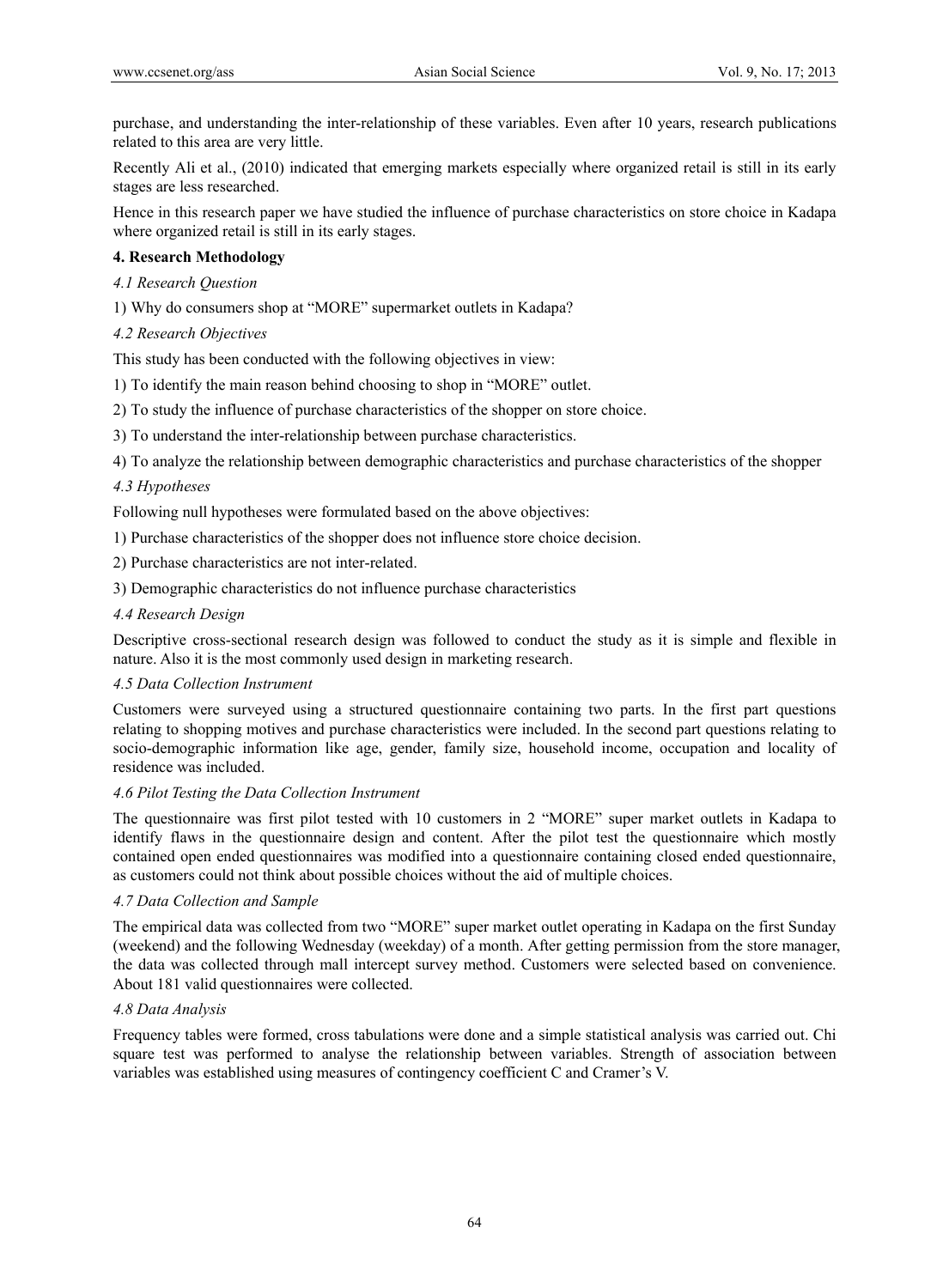#### **5. Analysis and Findings**

Table 1. Reason for preferring "MORE"

From Table 1 we found that about 33 per cent of customers shop in "MORE" because they wanted to buy quality products. About 30 per cent shop as it is convenient (self-service and near residence). Around 3 per cent of customers shop because they consider shopping in "MORE" as a status symbol. Around 34 per cent shop for value (SODEXO and offers). Previous reports (Cronin et al., 2000; Dodds et al., 1991) suggest that customers who shop for quality, convenience and status are not price sensitive whereas customers who shop for value are price sensitive. Hence 66 per cent of customers who shop at "MORE" are not price sensitive and 34 per cent are sensitive to price.

|             |  | Table 2. Influence of purchase characteristics of the shopper on store choice and their measures of strength of |  |  |  |  |  |  |
|-------------|--|-----------------------------------------------------------------------------------------------------------------|--|--|--|--|--|--|
| association |  |                                                                                                                 |  |  |  |  |  |  |

| Relationships                    | Pearson<br>Chi-square | of<br>Degree<br>freedom | Critical<br>value | Significance at<br>90 per cent | Contingency<br>coefficient C | Cramer's V |
|----------------------------------|-----------------------|-------------------------|-------------------|--------------------------------|------------------------------|------------|
| Pre-purchase<br>info.            | 14.039                | 10                      | 0.171             | Independent                    | --                           | 0.197      |
| of<br>Possession<br>loyalty card | 10.495                | 5                       | 0.062             | Dependent                      |                              | 0.241      |
| of<br>Frequency<br>visits        | 54.853                | 25                      | 0.001             | Dependent                      | 0.482                        | 0.246      |
| Amt spent per<br>month           | 75.423                | 25                      | 0.000             | Dependent                      | 0.590                        | 0.327      |
| Amt spent per<br>visit           | 96.552                | 25                      | 0.000             | Dependent                      | 0.542                        | 0.289      |
| of<br>Mode<br>payment            | 170.271               | 15                      | 0.000             | Dependent                      |                              | 0.560      |

Based on chi square analysis it is found that except pre-purchase information all other purchase characteristics studied influence store choice at 90 per cent confidence level. But pre-purchase information influences store choice at 80 per cent confidence level. Hence it is concluded that purchase characteristics of the shopper influences store choice decision. There by first null hypothesis is rejected (Refer Table 2).

From the obtained contingency coefficient it can be inferred that the association between amount spent per month, amount spent per visit and frequency of visits in relation to store choice is high (Refer Table 2).

Based on Cramer's V it is found that the association between pre-purchase info, possession of loyalty card, frequency of visits and amount spent per visit in relation to store choice is low. Again based on Cramer's V the association between amount spent per month in relation to store choice is moderate and association between mode of payment in relation to store choice is high (Refer Table 2).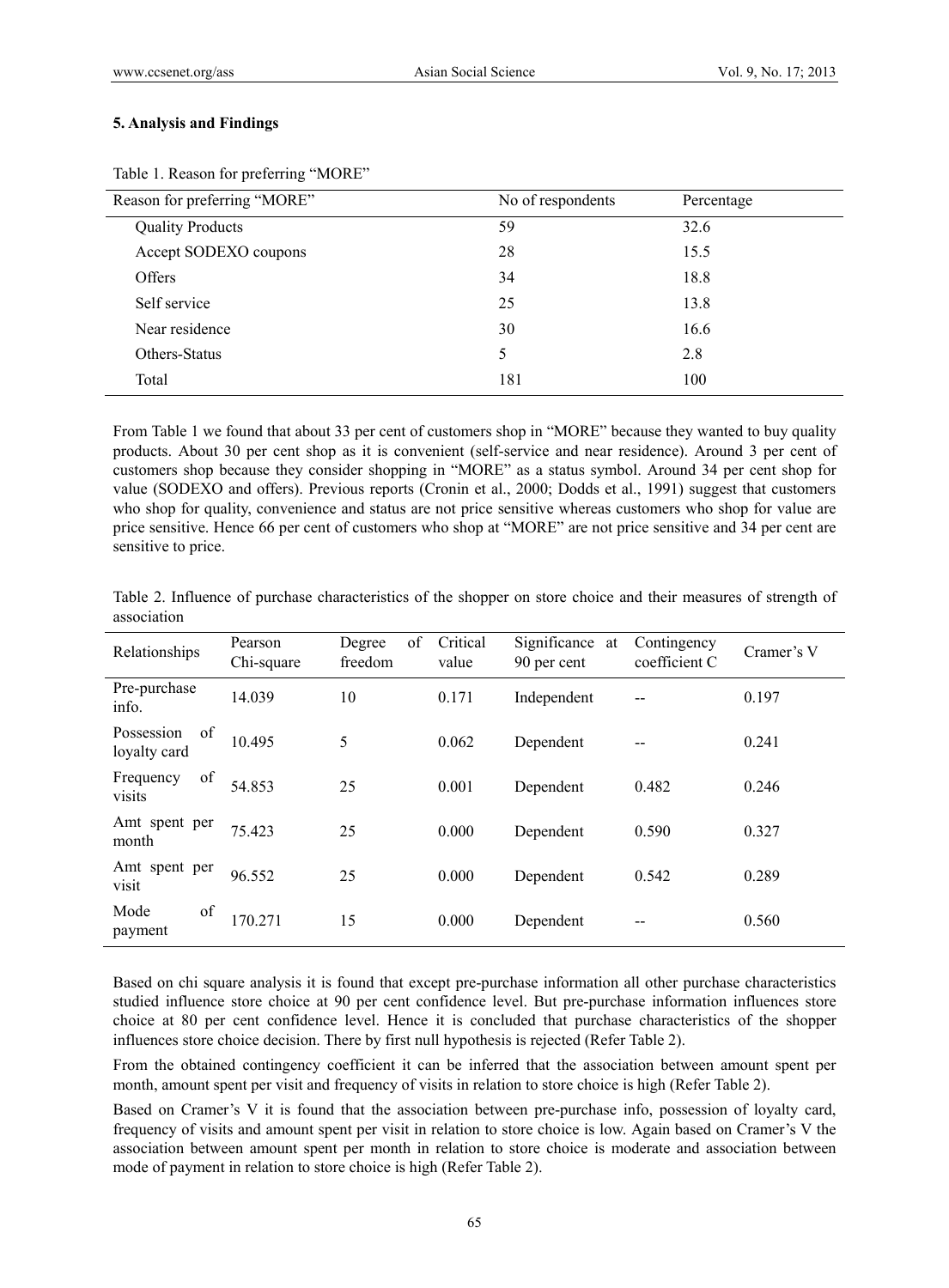| Relationships                                              | Pearson<br>Chi-square<br>value | of<br>Degree<br>freedom | Critical<br>value | Significance at 90 per<br>cent confidence |
|------------------------------------------------------------|--------------------------------|-------------------------|-------------------|-------------------------------------------|
| Amount<br>spent<br>per<br>month-Pre-purchase info.         | 7.253                          | 10                      | 0.701             | Independent                               |
| Amount<br>spent<br>per<br>month-Frequency of visits        | 23 095                         | 25                      | 0.572             | Independent                               |
| of<br>Possession<br>loyalty<br>card-Amount spent per visit | 3.275                          | 5                       | 0.658             | Independent                               |
| Possession of loyalty card -Mode<br>of payment             | 0.653                          | 3                       | 0.884             | Independent                               |

#### Table 3. Inter-relationship between purchase characteristics

When inter-relationship between purchase characteristics were studied using chi-square test it was found that pre-purchase information and frequency of visits in relation to amount spent per month are independent of each other. Again amount spent per visit and modes of payment in relation to possession of loyalty card are independent (Refer Table 3). Hence second null hypothesis is partially accepted.

| Relationships                                             | Pearson<br>Chi-square<br>value | Degree of<br>freedom | Critical<br>value | Significance at<br>90 per cent | Contingency<br>coefficient C | Cramer's V |
|-----------------------------------------------------------|--------------------------------|----------------------|-------------------|--------------------------------|------------------------------|------------|
| Amount spent per<br>month-Possession<br>of loyalty card   | 30.821                         | 5                    | 0.000             | Dependent                      |                              | 0.413      |
| Amount spent per<br>month -Mode of<br>payment             | 35.802                         | 15                   | 0.002             | Dependent                      |                              | 0.257      |
| Amount spent per<br>month -Amount<br>spent per visit      | 186.686                        | 25                   | 0.000             | Dependent                      | 0.713                        | 0.454      |
| Amount spent per<br>visit-Frequency<br>of visits          | 54.508                         | 25                   | 0.000             | Dependent                      | 0.481                        | 0.245      |
| Amount spent per<br>of<br>visit-Mode<br>payment           | 33.217                         | 15                   | 0.004             | Dependent                      |                              | 0.247      |
| of<br>Frequency<br>of<br>visits -Mode<br>payment          | 24.218                         | 15                   | 0.061             | Dependent                      |                              | 0.211      |
| of<br>Frequency<br>visits-Possession<br>of loyalty card   | 9.828                          | 5                    | 0.080             | Dependent                      |                              | 0.233      |
| Possession<br>of<br>loyalty<br>card-Pre-purchase<br>info. | 5.466                          | $\overline{2}$       | 0.065             | Dependent                      |                              | 0.174      |

Table 4. Inter-relationship of purchase characteristics and their measures of strength of association

By applying chi-square test it was found that amount spent per month is associated with possession of loyalty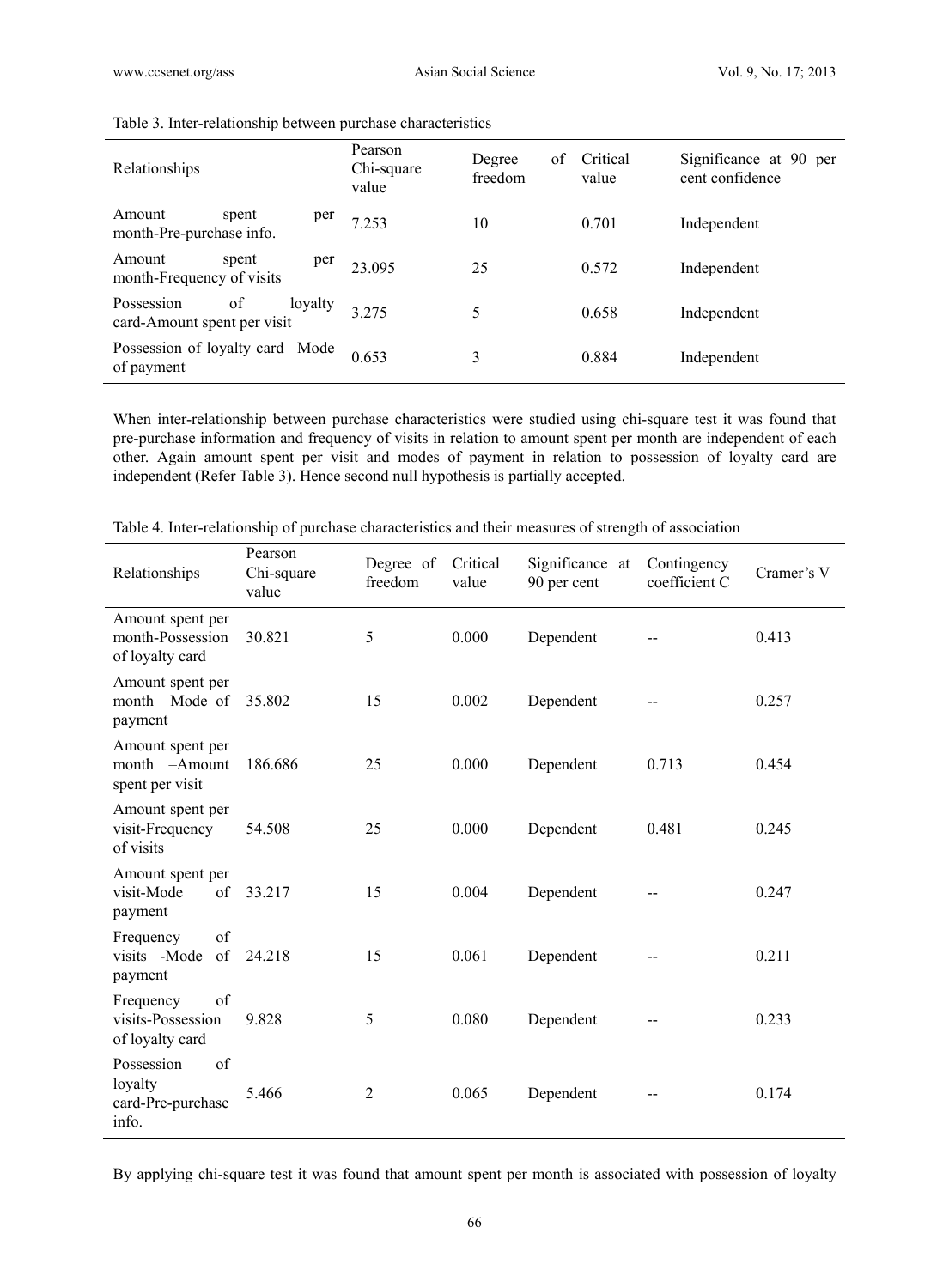card, mode of payment and amount spent per visit. Amount spent per visit is also related to frequency of visits and mode of payment. Frequency of visits is associated with mode of payment and possession of loyalty card. Finally association between possession of loyalty card and pre purchase information was also confirmed. All the above associations were significant at 90 per cent confidence level (Refer Table 4).

Strength of association between inter-relationships of purchase characteristics were established using measures of contingency coefficient C and Cramer's V.

Contingency coefficient C confirms that amount spent per visit is strongly associated with amount spent per month and frequency of visits (Refer Table 4).

Based on Cramer's V it can be inferred that amount spent per month's influence on possession of loyalty card and amount spent per visit is high (Refer Table 4).

Also Cramer's V confirms that amount spent per visit's influence on frequency of visits and mode of payment is low. Mode of payment's influence on amount spent per month is low. Frequency of visits' influence on possession of loyalty card and mode of payment is also low (Refer Table 4).

Table 5. Inter-relationship of purchase characteristics and their measures of strength of association

| Relationships                                      | Pearson<br>Chi-square | Degree<br>οf<br>freedom | Critical<br>value | Significance at<br>85 per cent | Cramer's<br>V |
|----------------------------------------------------|-----------------------|-------------------------|-------------------|--------------------------------|---------------|
| visits-Pre-purchase<br>Frequency<br>of<br>info.    | 14739                 | 10                      | 0.142             | Dependent                      | 0.202         |
| payment-Pre-purchase<br>Mode<br>of<br>info.        | 9.388                 | 6                       | 0.153             | Dependent                      | 0.161         |
| Amount<br>spent<br>per<br>visit-Pre-purchase info. | 15.584                | 10                      | 0.112             | Dependent                      | 0.207         |

At 85 per cent confidence level it was established that pre-purchase information is significantly associated with frequency of visits, mode of payment and amount spent per visit (Refer Table 5).

Again Cramer's V proves that pre-purchase information's influence on possession of loyalty card, frequency of visits, mode of payment and amount spent per visit is low (Refer Table 5).

| Relationships                    | Pearson<br>Chi-square | of<br>Degree<br>freedom | Critical<br>value | Significance at<br>90 per cent | Contingency<br>coefficient C | Cramer's V |
|----------------------------------|-----------------------|-------------------------|-------------------|--------------------------------|------------------------------|------------|
| Pre-purchase<br>info.            | 7.563                 | 2                       | 0.023             | Dependent                      |                              | 0.204      |
| of<br>Possession<br>loyalty card | 0.868                 |                         | 0.351             | Independent                    | 0.069                        | 0.069      |
| of<br>Frequency<br>visits        | 14.015                | 5                       | 0.016             | Dependent                      |                              | 0.278      |
| Amt spent per<br>month           | 4.969                 | 5                       | 0.420             | Independent                    |                              | 0.166      |
| Amt spent per<br>visit           | 14.073                | 5                       | 0.015             | Dependent                      |                              | 0.279      |
| of<br>Mode<br>payment            | 8.806                 | 3                       | 0.032             | Dependent                      |                              | 0.221      |

Table 6. Influence of gender of the shopper on purchase characteristics

By applying chi-square it was found that except for possession of loyalty card and amount spent per month, all other purchase characteristics are influenced by the gender of the shopper (Refer Table 6).

Strength of association tests also proves this point and clarifies that the strength of association between gender and purchase characteristics is not very high (Refer Table 6).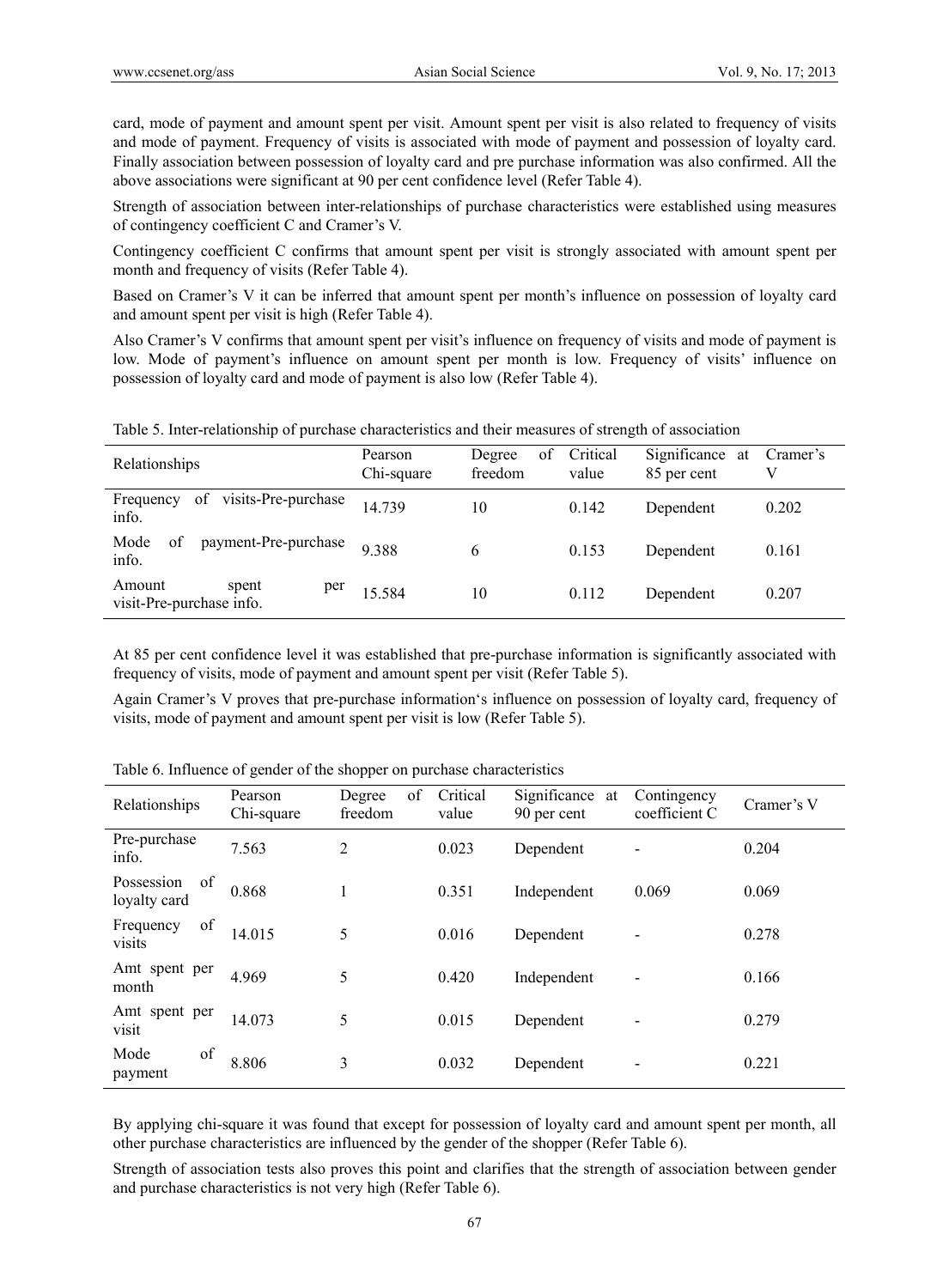| Relationships                    | Pearson<br>Chi-square | of<br>Degree<br>freedom | Critical<br>value | Significance at<br>90 per cent | Contingency<br>coefficient C | Cramer's V |
|----------------------------------|-----------------------|-------------------------|-------------------|--------------------------------|------------------------------|------------|
| Pre-purchase<br>info.            | 9.764                 | 8                       | 0.282             | Independent                    | -                            | 0.164      |
| of<br>Possession<br>loyalty card | 18.446                | 4                       | 0.001             | Dependent                      |                              | 0.319      |
| of<br>Frequency<br><b>visits</b> | 27.584                | 20                      | 0.120             | Independent                    |                              | 0.195      |
| Amt spent per<br>month           | 46.715                | 20                      | 0.001             | Dependent                      |                              | 0.254      |
| Amt spent per<br>visit           | 63.310                | 20                      | 0.000             | Dependent                      |                              | 0.296      |
| of<br>Mode<br>payment            | 38.737                | 12                      | 0.000             | Dependent                      |                              | 0.267      |

Table 7. Influence of age of the shopper on purchase characteristics

Chi-square test points out that except for pre-purchase information collection methods and frequency of visits, all other purchase characteristics are influenced by the age of the shopper (Refer Table 7).

Cramer's V points out that, there is moderate association between age and possession of loyalty card, whereas the association between age and other purchase characteristics is low (Refer Table 7).

| Relationships                    | Pearson<br>Chi-square | of<br>Degree<br>freedom | Critical<br>value | Significance<br>at<br>90 per cent | Contingency<br>coefficient C | Cramer's V |
|----------------------------------|-----------------------|-------------------------|-------------------|-----------------------------------|------------------------------|------------|
| Pre-purchase<br>info.            | 3.294                 | 4                       | 0.510             | Independent                       | 0.134                        | 0.095      |
| Possession<br>of<br>loyalty card | 0.852                 | 2                       | 0.653             | Independent                       | $\overline{\phantom{a}}$     | 0.069      |
| of<br>Frequency<br>visits        | 9.606                 | 10                      | 0.476             | Independent                       | $\overline{\phantom{a}}$     | 0.163      |
| Amt spent per<br>month           | 17.842                | 10                      | 0.058             | Dependent                         |                              | 0.222      |
| Amt spent per<br>visit           | 9.603                 | 10                      | 0.476             | Independent                       | $\overline{\phantom{a}}$     | 0.163      |
| of<br>Mode<br>payment            | 11.096                | 6                       | 0.085             | Dependent                         | $\overline{\phantom{a}}$     | 0.175      |

Table 8. Influence of family size of the shopper on purchase characteristics

Based on Chi-square analysis it is inferred that family size of the shopper does not influence most of the purchase characteristics, except amount spent per month and mode of payment (Refer Table 8).

Strength of association tests points out that even the association that exists is low between family size and purchase characteristics (Refer Table 8).

Table 9. Influence of monthly income of the shopper on purchase characteristics

| Relationships                    | Pearson<br>Chi-square | of<br>Degree<br>freedom | Critical<br>value | Significance at<br>90 per cent | Contingency<br>coefficient C | Cramer's V |
|----------------------------------|-----------------------|-------------------------|-------------------|--------------------------------|------------------------------|------------|
| Pre-purchase<br>info.            | 22.816                | 10                      | 0.011             | Dependent                      | ٠                            | 0.251      |
| Possession<br>of<br>loyalty card | 5.744                 | 5                       | 0.332             | Independent                    | $\overline{\phantom{a}}$     | 0.178      |
| of<br>Frequency<br>visits        | 33.662                | 25                      | 0.115             | Independent                    | 0.396                        | 0.193      |
| Amt spent per<br>month           | 47.159                | 25                      | 0.005             | Dependent                      | 0.455                        | 0.228      |
| Amt spent per<br>visit           | 47.539                | 25                      | 0.004             | Dependent                      | 0.456                        | 0.229      |
| of<br>Mode<br>payment            | 16.995                | 15                      | 0.319             | Independent                    | $\overline{\phantom{a}}$     | 0.177      |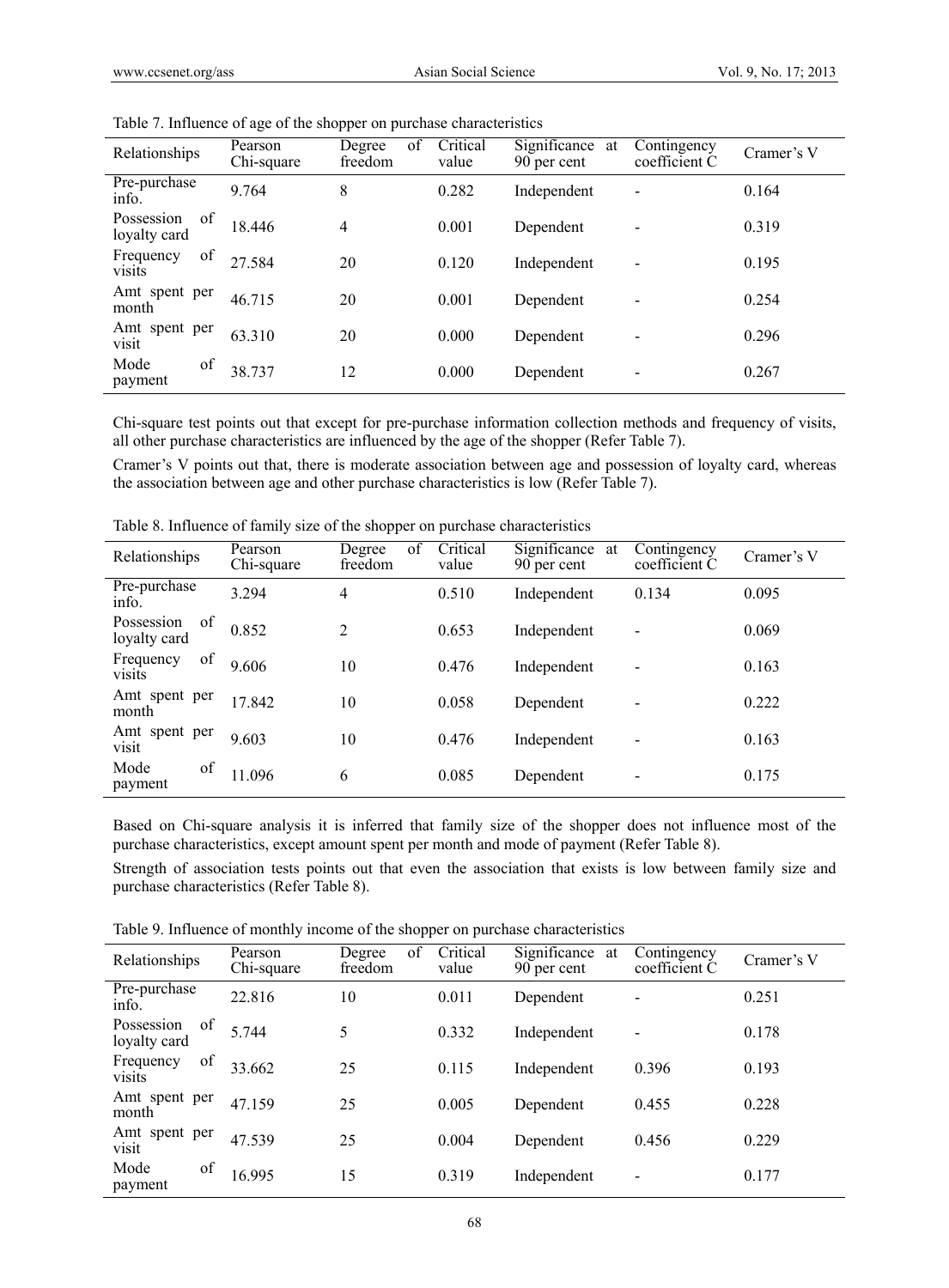Chi-square analysis establishes association between monthly household income and amount spent per month / visit and pre-purchase information channel (Refer Table 9).

Strength of association tests show moderate to low association between monthly house hold income and purchase characteristics (Refer Table 9).

| Relationships                    | Pearson<br>Chi-square | of<br>Degree<br>freedom | Critical<br>value | Significance at<br>90 per cent | Contingency<br>coefficient C | Cramer's V |
|----------------------------------|-----------------------|-------------------------|-------------------|--------------------------------|------------------------------|------------|
| Pre-purchase<br>info.            | 48.016                | 14                      | 0.000             | Dependent                      |                              | 0.364      |
| of<br>Possession<br>loyalty card | 22.766                | 7                       | 0.002             | Dependent                      |                              | 0.355      |
| of<br>Frequency<br>visits        | 44.367                | 35                      | 0.133             | Independent                    |                              | 0.221      |
| Amt spent per<br>month           | 71.830                | 35                      | 0.000             | Dependent                      |                              | 0.282      |
| Amt spent per<br>visit           | 80.690                | 35                      | 0.000             | Dependent                      |                              | 0.299      |
| of<br>Mode<br>payment            | 40.100                | 21                      | 0.007             | Dependent                      |                              | 0.272      |

|  |  |  |  |  |  | Table 10. Influence of occupation of the shopper on purchase characteristics |
|--|--|--|--|--|--|------------------------------------------------------------------------------|
|--|--|--|--|--|--|------------------------------------------------------------------------------|

Based on Chi-square test, it is inferred that the purchase characteristics of the shopper is influenced by the occupation of the shopper, except for frequency of visits (Refer Table 10).

Cramer's V indicates that there exists moderate association between occupation and the purchase characteristics of the shopper (Refer Table 10).

Based on the above inferences from Refer Table 6 to Refer Table 10, we can conclude that most of the purchase characteristics of the shopper are influenced by the demographic characteristics of the shopper. Except for certain associations most of the associations are low. Hence third null hypothesis is partially accepted.

### **6. Limitations of the Study**

Survey was conducted at two "MORE" supermarket outlets only, as there are no other supermarkets in Kadapa which are similar in magnitude to "MORE" supermarkets. Hence a comparative study is not practically possible, in the current situation.

### **7. Managerial Implications**

In Indian emerging markets where organized retail is still in its early stages understanding the real motive behind store choice is essential for a retailer to get a strong hold on the market. Consumers of emerging markets possess unique characteristics in relation to developed markets. Hence it is important for retailers to study and understand these characteristics for long term success. The findings of this paper will aid these organized retailers in understanding the motive behind store choice for grocery purchase and the influence of purchase characteristics on store choice decision.

Also these findings will help traditional unorganized retailers to identify the reason behind their customer's attraction towards modern retail outlets. By identifying the motives the traditional retailers can formulate strategies to compete with the modern retail outlets and upgrade their retail business as per the expectations of the customers. After all they have been the back bone of Indian food retail for decades together and they have to been given an opportunity to compete.

### **8. Future Research**

Research related to store choice, purchase characteristics and their influences in an emerging Indian market is an area which has not been focused appropriately till date. In this research article only a drop of the ocean has been focused upon. When data related to other emerging Indian markets are also collected through research, it would be possible to compare and consolidate the characteristics of these markets to form a complete picture. Hence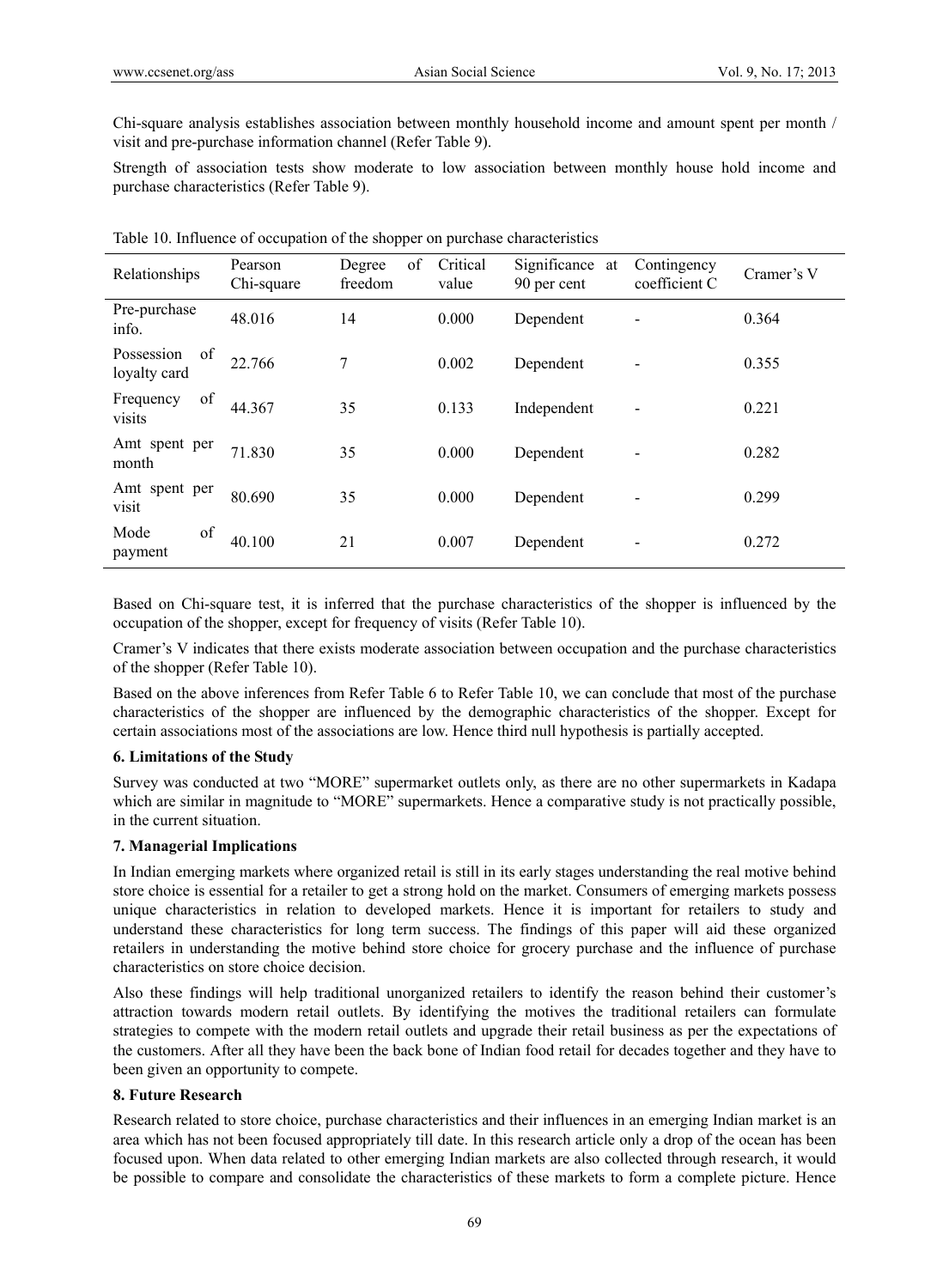there is lot of scope in this area. Understanding the importance, it is time to initiate more and more research related to shopper characteristics, purchase characteristics, etc. and their influence on shopping behavior in emerging Indian markets.

### **9. Conclusion**

For the modern Indian consumer living in big cities, aspiration is the key. It is all about brands, lifestyles and show-off value, which are followed by quality and finally price. Whereas traditional rural and small town consumer, is driven primarily by price followed by aspiration and then quality.

The rise of organized retailing has transformed the way Indian consumer spends and has brought a great change in the quality of life of the people in the metro and non-metro cities of India. Retailers are using all the available media like print, visual etc. to their utmost extent and are able to penetrate in a variety of consumer goods, electronic items, and FMCG products deep inside the semi-urban and other interior parts of India. It is found that the gap between the living standards of the consumers of metros and the non-metro cities is narrowing down day by day. Hence findings of this study will help grocery retailers to understand customers of these emerging markets in a better way.

#### **References**

- Aaker, D. A., & Jones, M. J. (1971). Modelling Store Choice Behaviour. *Journal of Marketing Research, 8*, 38-42. http://dx.doi.org/10.2307/3149723
- Ali, J., Kapoor, S., & Moorthy, J. (2010). Buying behaviour of consumers for food products in an emerging economy. *British Food Journal, 112*(2), 109-124. http://dx.doi.org/10.1108/00070701011018806
- Amine, A., & Cedenat, S. (2003). Efficient retailer assortment: A consumer choice evaluation perspective. *International Journal of Retail and Distribution Management, 31*(10), 486-497. http://dx.doi.org/10.1108/09590550310497012
- Brooks, C., Kaufmann, P. J., & Lichtenstein, D. R. (2004). Travel configuration on consumer trip-chained store choice. *Journal of Consumer Research, 31*(2), 241-248. http://dx.doi.org/10.1086/422104
- Cronin, J. J., Brady, M. K., & Hult, G. T. M. (2000). Assessing the effects of quality, value, and customer satisfaction on consumer behavioral intentions in service environments. *Journal of Retailing, 76*(2), 193-218. http://dx.doi.org/10.1016/S0022-4359(00)00028-2
- Dash, J. F., Schiffman, L. G., & Berenson, C. (1976). Information Search and Store Choice. *Journal of Advertising Research, 16*(3), 35-40.
- Dodds, W. B., Monroe, K. B., & Grewal, D. (1991). Effects of price, brand, and store information on buyers' product evaluations. *Journal of Marketing Research, 28*(3), 307-319. http://dx.doi.org/10.2307/3172866
- Dodge, R. H., & Summer, H. H. (1969). Choosing between Retail Stores. *Journal of Retailing, 45*(3), 11-21.
- Finn, A., & Louviere, J. J. (1996). Shopping center image, consideration and choice anchor store contribution. *Journal of Business Research, 35*, 241-251. http://dx.doi.org/10.1016/0148-2963(95)00129-8
- Fotheringham, A. S. (1988). Consumer store choice and choice set definition. *Marketing Science, 7*(3), 299-310. http://dx.doi.org/10.1287/mksc.7.3.299
- Hallsworth, A. (1991). Who shops where? And why? *International Journal of Retail and Distribution Management, 19*(3), 19-26. http://dx.doi.org/10.1108/09590559110144223
- Kenhove, P. V., Wulf, K. D., & Waterschoot, W. V. (1999). The impact of task definition on store-attribute saliences and store choice. *Journal of retailing, 75*(1), 125-137. http://dx.doi.org/10.1016/S0022-4359(99)80007-4
- Krukowski, R. A., McSweeney, J., Sparks, C., & West, D. S. (2012). Qualitative study of influences on food store choice. *Appetite, 59*(2), 510-516. http://dx.doi.org/10.1016/j.appet.2012.06.019
- Lumpkin, J. R., Greenberg, B. A., & Goldstucker, J. L. (1985). Marketplace Needs of the Elderly: Determinant Attributes and Store Choice. *Journal of Retailing, 61*(2), 75-105.
- Meyer, R. J., & Eagle, T. C. (1982). Context induced parameter instability in a disaggregate-stochastic model of store choice. *Journal of Marketing Research*, 62-71. http://dx.doi.org/10.2307/3151531
- Morschett, D., Swoboda, B., & Schramm-Klein, H. (2005). Perception of store attributes and overall attitude towards grocery retailers: The role of shopping motives. *The International Review of Retail, Distribution and Consumer Research, 15*(4), 423-447. http://dx.doi.org/10.1080/09593960500197552